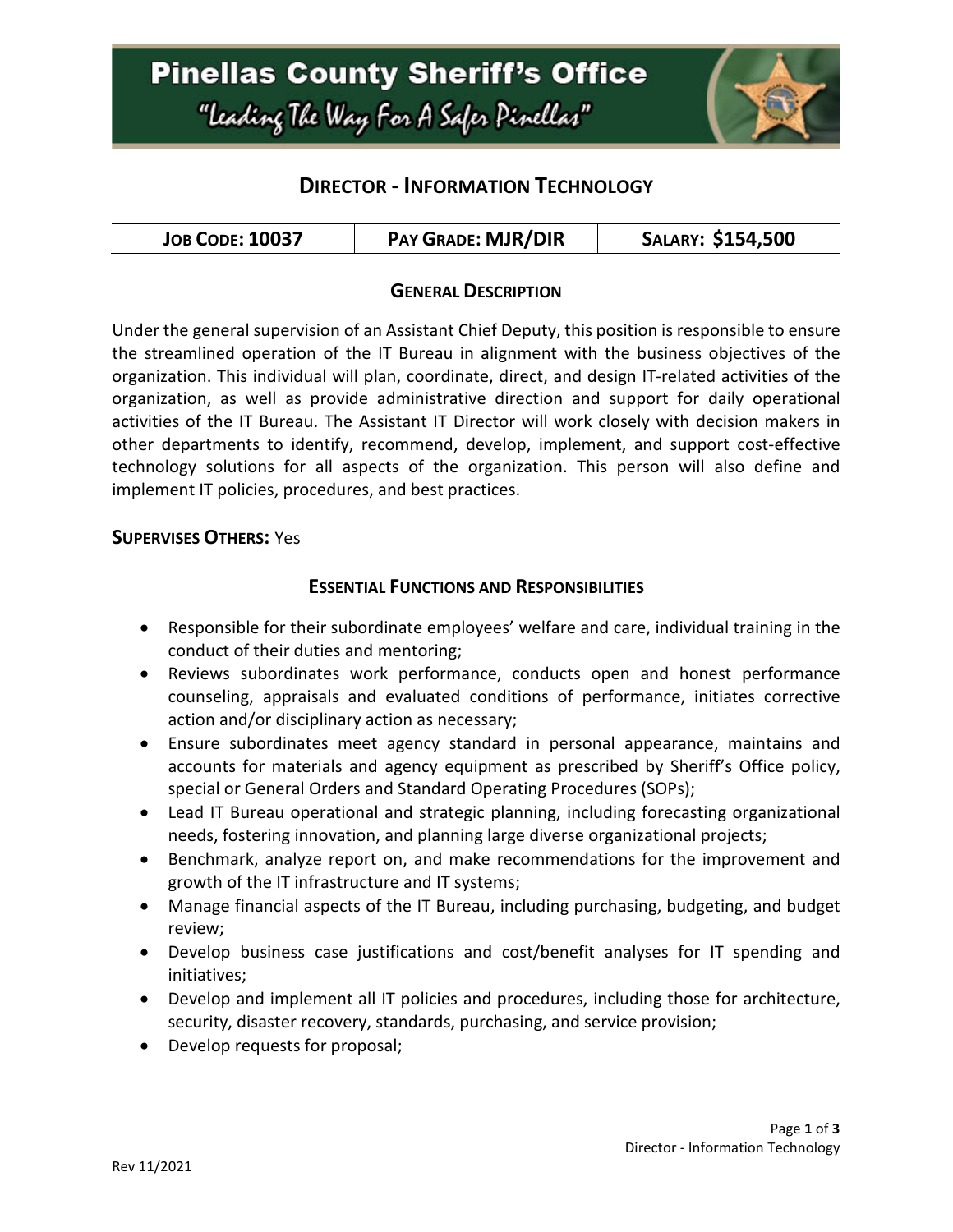# **Pinellas County Sheriff's Office** "Leading The Way For A Safer Pinellar"



- Negotiate and administer vendor, maintenance, and consultant contracts and service agreements;
- Manage the deployment, monitoring, maintenance, development, upgrade, and support of all IT systems, including servers, PCs, operating systems, hardware, software, and peripherals within a large diverse organization;
- Oversee provision of end-user services, including help desk and technical support services;
- Work with stakeholders to define business and systems requirements for new technology implementations;
- Direct research on potential technology solutions in support of procurement efforts;
- Keep current with the latest technologies;
- Approve and oversee projects and project portfolio;
- Participates in Sheriff's Office recruitment and community relations activities as directed.

Regular and reliable attendance is required as an essential function of the position.

This position is considered essential and, in the event of an emergency or natural disaster, will be required to report to work.

This list is not intended to be all-inclusive and you may not be responsible for every item listed. The employer reserves the right to assign additional functions and responsibilities as necessary.

## **QUALIFICATIONS**

- Graduation from an accredited college or university with a Bachelor's Degree in Information Technology, Computer Science, Computer Technology, or related field AND eight (8) years' in information technology that includes customer service with four (4) years' supervisory experience OR
- Equivalent combination of education and experience
- Must possess a valid Florida driver's license
- Consideration for this position requires a credit check

## **KNOWLEDGE, SKILLS, AND ABILITIES**

- Strong technical knowledge of network and PC operating systems
- Strong technical knowledge of current network hardware, protocols, and standards
- Extensive application support experience
- Proven experience in IT infrastructure planning and development
- In-depth knowledge of applicable data privacy practices and laws
- Strong understanding of human resource management principles, practices, and